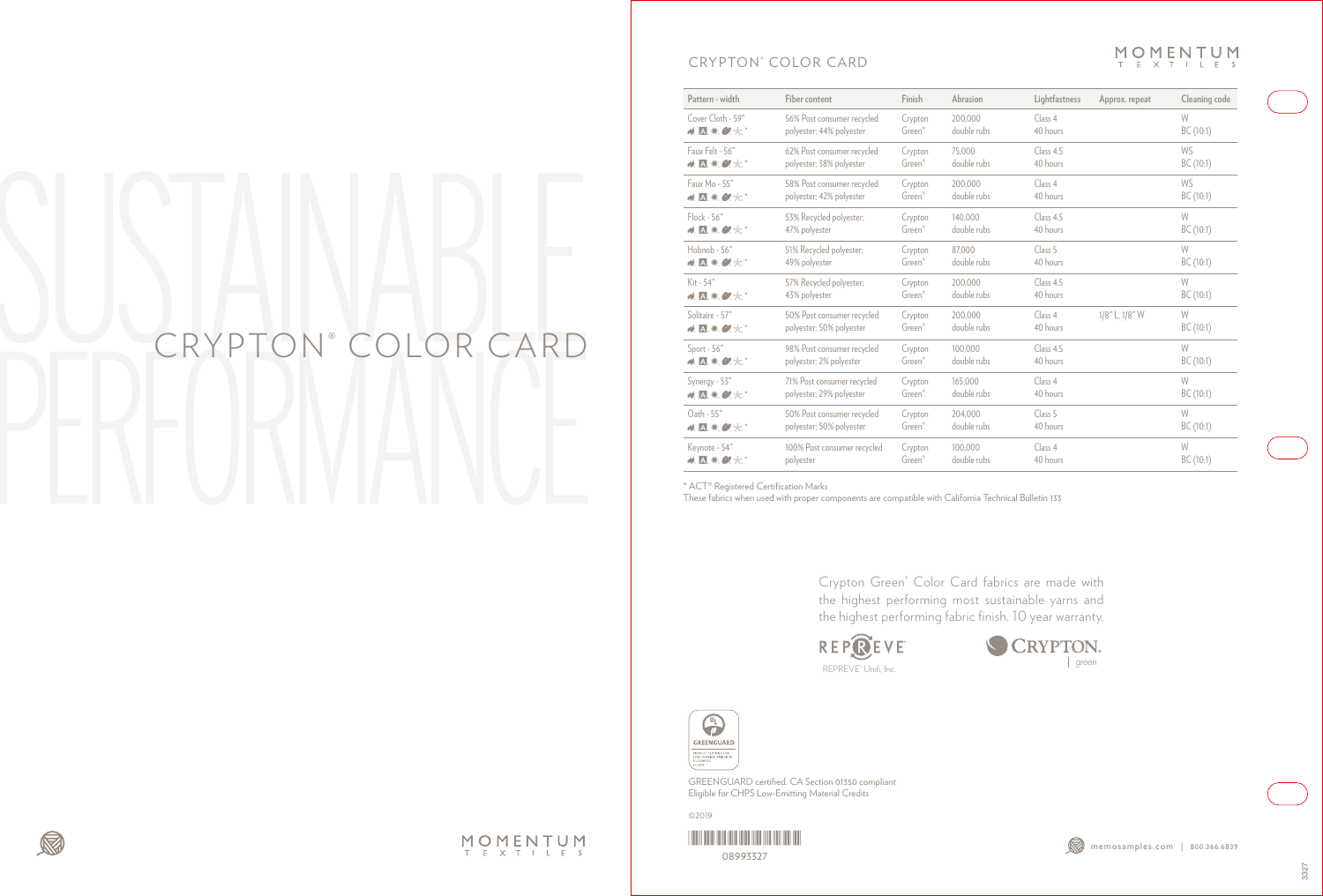| SOLITAIRE PUMICE     | FAUX MO LIMON                     | HOBNOB GINGER          | SOLITAIRE AZTEC          | COVER CLOTH OAT             | SOLITAIRE DOVE                       |
|----------------------|-----------------------------------|------------------------|--------------------------|-----------------------------|--------------------------------------|
| <b>FLOCK TWINE</b>   | SPORT DAYGLOW                     | <b>KIT EARTH</b>       | <b>FLOCK HARP</b>        | <b>FAUX FELT PEBBLE</b>     | <b>COVER CLOTH</b>                   |
| <b>KEYNOTE CHAI</b>  | <b>HOBNOB SMITH</b>               | <b>FLOCK AMBER</b>     | <b>KIT FIESTA</b>        | SPORT PEWTER                | PLATINUM<br>HOBNOB ASH               |
| <b>FAUX MO STONE</b> | SPORT APPLE                       | COVER CLOTH ZEST       | <b>FLOCK PAPRIKA</b>     | <b>FAUX FELT STONE</b>      | <b>FAUX FELT</b>                     |
| HOBNOB ZEBRA         | <b>FLOCK FERN</b>                 | HOBNOB TANGELO         | SOLITAIRE JUBILEE        | COVER CLOTH                 | <b>GRAPHITE</b><br>SOLITAIRE GRIFFIN |
| SPORT FLAX           | COVER CLOTH                       | <b>KIT MOONSTONE</b>   | SPORT ALARM              | VESSEL<br>SOLITAIRE TOBACCO | <b>FLOCK FLINT</b>                   |
| SOLITAIRE FLAX       | SORREL<br><b>FAUX FELT SPROUT</b> | SPORT BRICK            | <b>FAUX FELT VIBRANT</b> | <b>KIT PEBBLE</b>           | <b>HOBNOB SHALE</b>                  |
| <b>KIT QUARTZ</b>    | FAUX MO PINE                      | <b>FAUX FELT CORAL</b> | SOLITAIRE CURRANT        | FAUX MO PATH                | SOLATAIRE GALENA                     |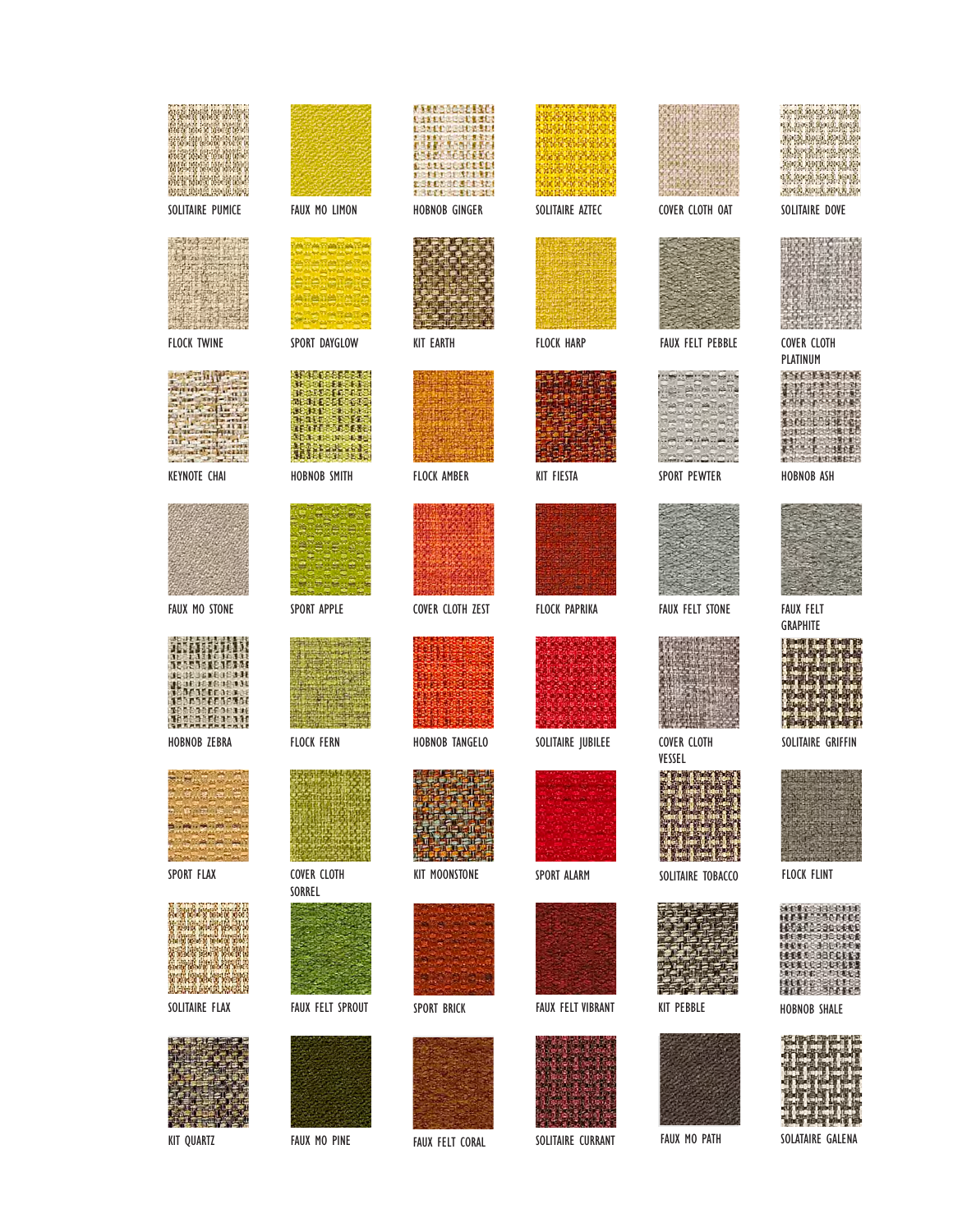| <b>HOBNOB DEW</b>     | SPORT TURQUOISE          | FAUX MO SPA           | <b>KIT BLAZER</b>       | <b>KEYNOTE GRANITE</b>         | SOLITAIRE TINSEL       |
|-----------------------|--------------------------|-----------------------|-------------------------|--------------------------------|------------------------|
| SOLITAIRE CYAN        | FAUX MO SKY              | <b>KIT PARADISE</b>   | <b>FAUX FELT LAGOON</b> | <b>FLOCK NICKEL</b>            | SYNERGY BEDROCK        |
| COVER CLOTH CYAN      | SYNERGY AEGEAN           | <b>HOBNOB IRIS</b>    | COVER CLOTH<br>VESPER   | <b>FAUX FELT</b><br>FLANNEL    | HOBNOB CARBON          |
| <b>FLOCK CAYMEN</b>   | <b>FLOCK DUSK</b>        | FAUX MO LAPIS         | FAUX MO DELTA           | COVER CLOTH<br><b>GRAPHITE</b> | SYNERGY CARBON         |
| <b>FAUX FELT POOL</b> | HOBNOB BAY               | <b>KIT PACIFIC</b>    | FAUX FELT QUAIL         | <b>FAUX FELT</b>               | SOLITAIRE              |
| SPORT CADET           | COVER CLOTH              | 'ar<br>SPORT COBALT   | KIT AQUA                | CHARCOAL<br>OATH CHARCOAL      | GRAPHITE<br>SPORT ONYX |
| FAUX MO MARINE        | DELFT<br>SOLITAIRE CADET | <b>OATH AZURE</b>     | FLOCK BALTIC            | FAUX MO SHALE                  | SOLITAIRE ONYX         |
|                       |                          |                       |                         |                                |                        |
| SYNERGY DENIM         | FAUX MO SAPPHIRE         | COVER CLOTH<br>INDIGO | SOLITAIRE<br>MIDNIGHT   | <b>KIT EBONY</b>               | COVER CLOTH JET        |